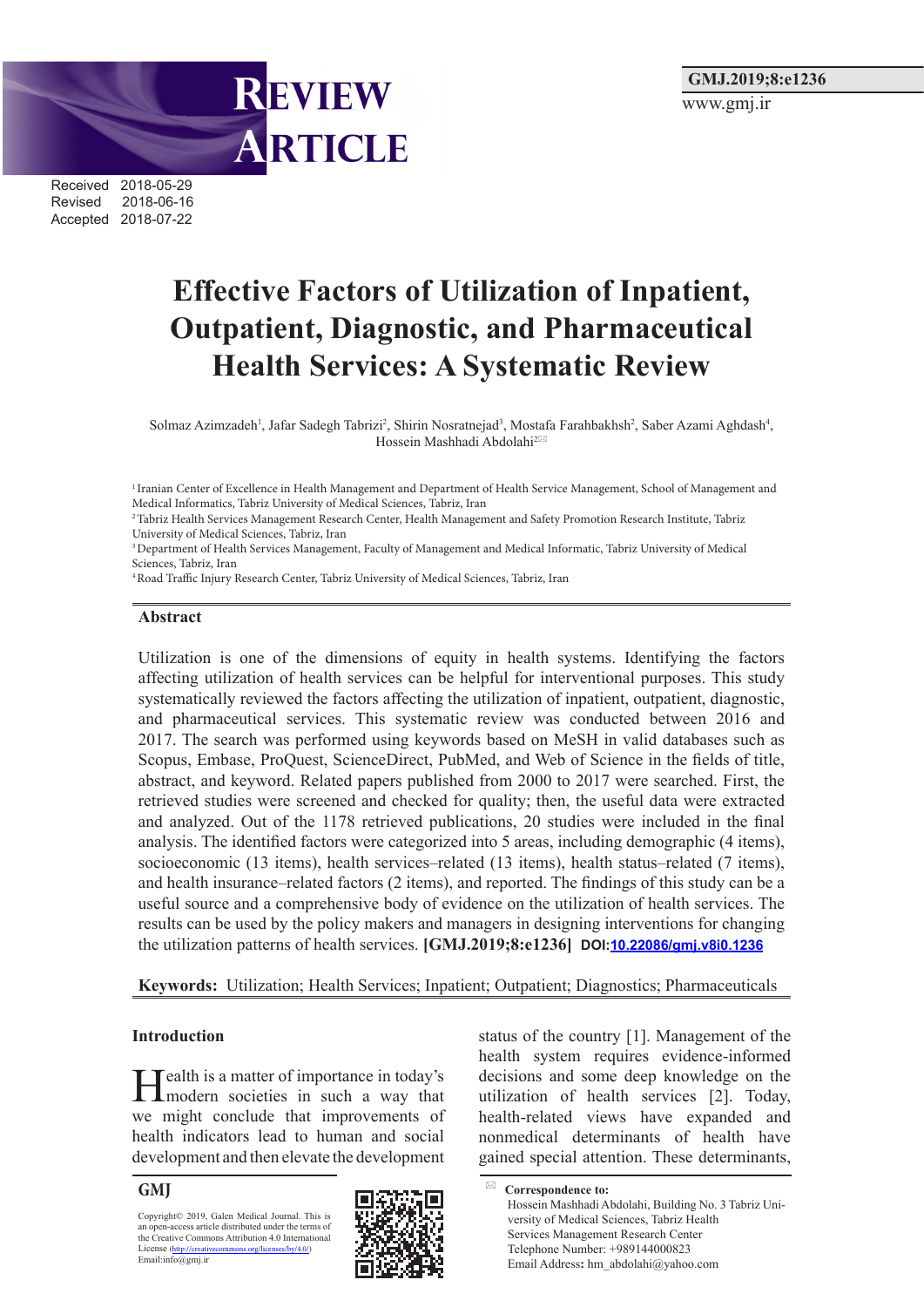individually or by affecting others, seriously influence the health of people. Although health care results in the prevention of diseases, improvement of health, and treatment of illnesses, the socioeconomic status and the social determinants of health are highly influencing the health, illness, and need for medical care [3]. Reducing the inequalities in gender, races, and age groups is one of the main goals of the health policy makers [4]. Moreover, one dimension of equity is the utilization of health services [5]. The equitable access of all members of the society to health services leads to the improvement of health status in the whole population, and it prepares the requirements of growth and development [6]. As the effective factors on the utilization of health services are among the key determinants of community health, many researchers and health policy makers are interested in them [7]. Evidence shows that socioeconomic differences, by influencing the utilization rate of health services, lead to inequality in access to health care and thus an increase in the burden of diseases. Access is the first step for health services utilization and plays a main role in it [8]. Studies have shown that the utilization of health services is affected by many factors such as demographic factors, socioeconomic and cultural factors, health needs of the individuals, and access to the health facilities. On the other hand, poor socioeconomic conditions and lifestyle factors increase the burden of diseases, and resultantly, the need for health services [9- 11]. Various models have been developed for understanding the pattern of health services utilization up to now. The model proposed by Andersen (2005) describes the health care utilization as a model of behavior. It considers the utilization of health services as a dependent factor of ability to use, barriers to use, and the need for the services. Furthermore, some people tend to use more health services than others, which can be predicted by some characteristics. Individuals with such characteristics of demographic factors, social factors, incentives, and beliefs are more likely to use the health services. In addition to the predictive factors of utilization, some other factors such as income, health insurance, availability, and access are necessary, without

which the utilization would not occur [12]. The research on utilization of health services enables us to identify its facilitators and barriers and also to investigate the appropriateness of the volume and quality of the services [13]. The health services include a wide range of services, each of which is influenced by a number of other factors. Therefore, this study was conducted with the aim of identifying the effective factors on the utilization of inpatient, outpatient, diagnostic, and pharmaceutical health services.

### **Materials and Methods**

This systematic review was conducted between 2016 and 2017, and it was based on the Preferred Reporting Items for Systematic Reviews and Meta-Analyses guidelines.

# *Data Sources*

The existing scientific papers in English and Persian published between January 2000 and September 2017 were retrieved through searching English databases such as Scopus, Embase, ProQuest, ScienceDirect, PubMed, and Web of Science and also Persian databases such as SID and Magiran. Furthermore, the Google Scholar search engine was used for additional search of the related literature. The search keywords were "healthcare utilization," "healthcare utilization," "health service utilization" and "factors affect\*," "factors influenc\*," "affect\* factors," "influenc\* factors," "clinic/outpatient," "hospitalization/inpatient," "drug/medicine," and "paraclinic/diagnos\*." The references of the related papers were also checked by hand for additional studies.

# *Inclusion and Exclusion Criteria*

There were 2 main inclusion criteria: (1) papers published between January 2000 and September 2017 and (2) papers investigating the effective factors of the utilization of inpatient, outpatient, diagnostics, and pharmaceutical health services. Meanwhile, there were 4 major exclusion criteria: (1) studies conducted before January 2000, (2) studies without a published full text, (3) studies published in languages other than Persian and English, and (4) papers studying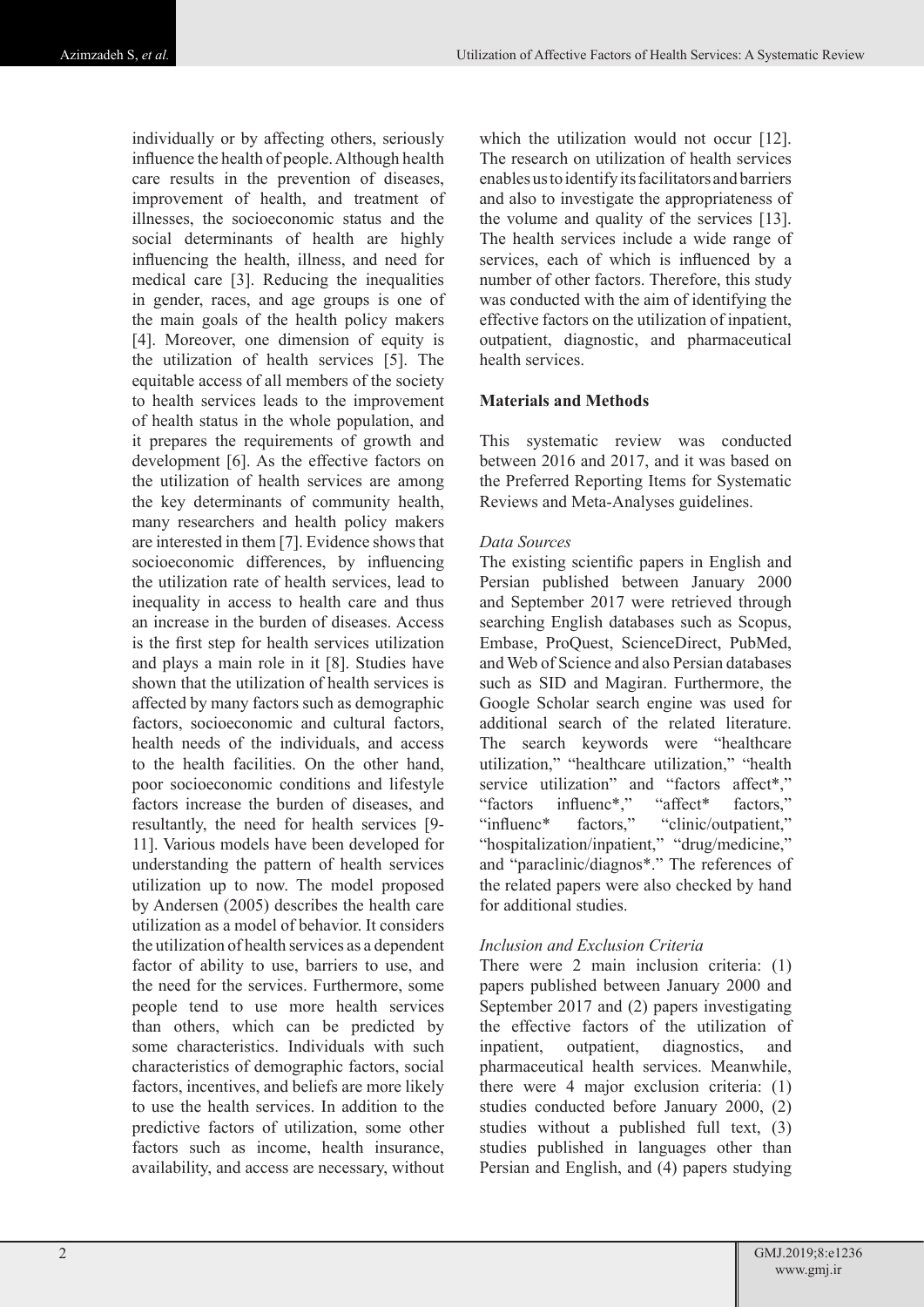specific populations such as immigrants or a specific disease such as AIDS or any other specific diseases.

# *Screening*

The retrieved corpus was pooled in EndNote X7 software produced by Thomson Reuters Company, and the duplicates were identified and removed. Then, the irrelevant papers were identified and excluded first by title screening and then by abstract screening. Finally, the full texts of the remaining papers were reviewed for eligibility according to the inclusion and exclusion criteria.

# *Quality Appraisal*

To assess the quality of the included papers, the Strengthening the Reporting of Observational Studies in Epidemiology checklist was used [14]. This checklist includes 22 items. The assessment was performed by 2 independent researchers. Each item had 1 score, and if the item had not passed, it got 0 score. In case of disagreement between the assessors about the score of the paper on a specific item, the case was discussed and resolved. Finally, those papers that gained 50% and more of the total possible score were included in the final analysis.

# *Data Extraction*

The required data were determined based on the study purpose and then extracted by one researcher and rechecked by another. The collected data were entered into an MS Excel spreadsheet in a table. The extraction table included information such as names of the authors, publication year, country, study type, sample size, data collection method, related findings, and the result of the quality assessment of the paper. To develop the table, the data related to 5 studies were extracted as pilot, and then the table was reviewed and revised.

# *Data Analysis*

Content analysis, which is a widely used qualitative research technique, was used in this study to analyze the extracted data. First, the influencing factors were identified from the content of the included papers. Then, the findings were coded and categorized as similar and related factors to be in the same category. The categories were named to describe the contents. Finally, the frequency of the codes was counted, and the results were presented in tables.

# **Results**

Out of the total 1178 retrieved papers, 350 were duplicates that were excluded from the study. The remaining 828 records were first screened by title and then by abstract. Finally, after finishing the screening phase, 20 studies were included in the analysis. Figure-1 shows the search and selection process of the studies. The data were extracted from the final 20 included studies, and the affecting factors on the utilization of services were identified. The factors were divided into 2 groups of *positive effect* and *negative effect*. Table-1 shows the characteristics of the included studies and the main findings of each study as the factors affecting the utilization of health services. Out of the total 20 included studies, 12 were conducted in Asia and 8 were crosssectional. The data used in 6 studies were secondary data. The health services were arranged in 4 groups of inpatient services, outpatient services, diagnostic procedures, and pharmaceutical services. Four studies had investigated the pharmaceutical services, 6 studies the diagnostic services, 8 studies the inpatient services, and 10 studies the outpatient services. A total of 45 factors were identified as having a positive effect on the utilization of health services and 8 factors as having a negative effect. The identified factors were classified into the following 5 categories:

- 1. Demographic factors (n=4), which included age, sex, marital status, and family size.
- 2. Socioeconomic factors (n=12), which included education, income level, employment, race, household expenditures, urban area, living place, using social media, health literacy, regular study, rented house, and the characteristics of family members.
- 3. Health service–related factors (n=13), which included physician visit, use of preventive care, medical technology growth, medical regulations,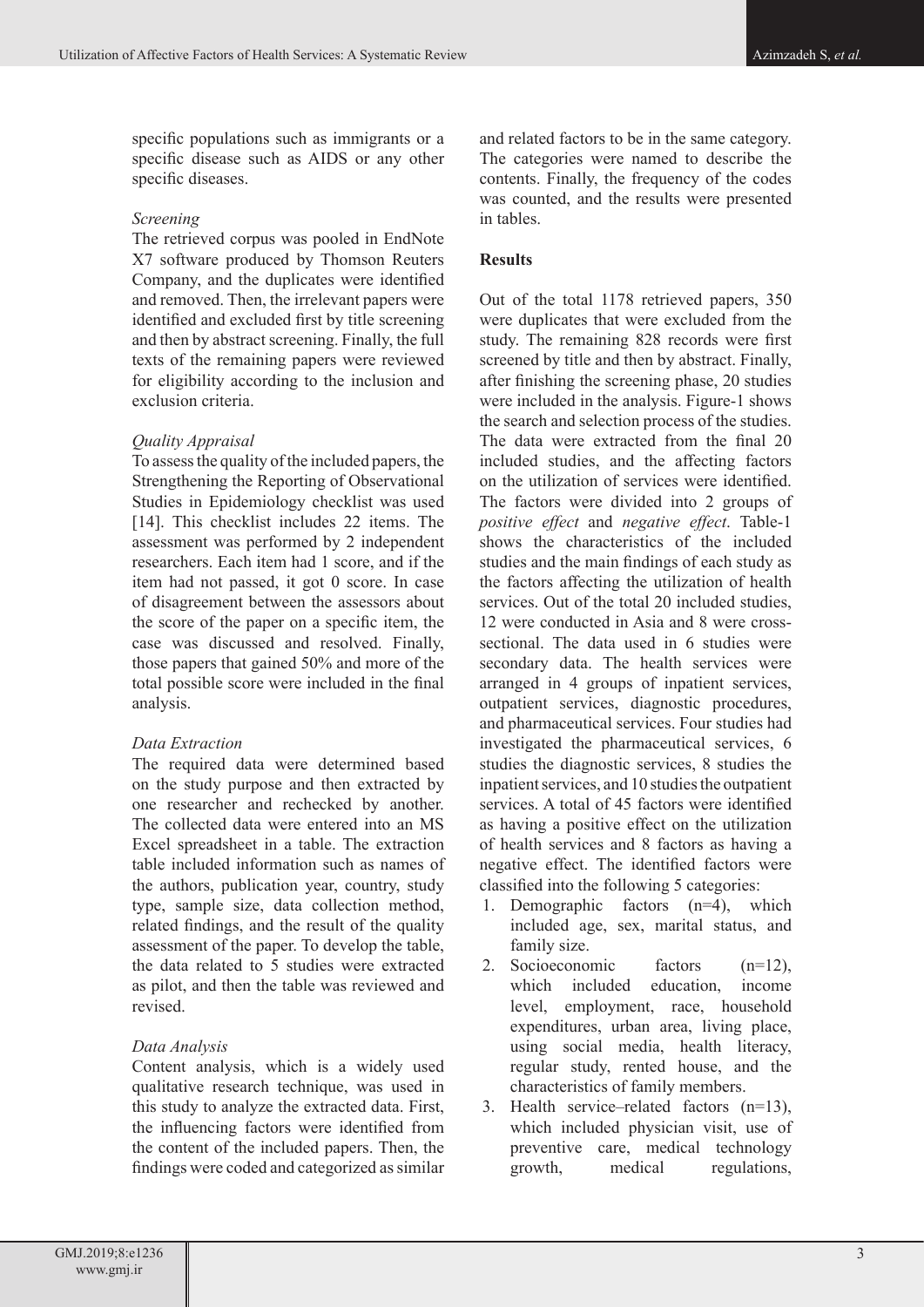

**Figure 1.** Search and selection process of the studies

- 4. hospitalization, length of hospital stay, grade of hospital, use of traditional medicine, physician's qualifications, provider experience, access to health facilities, distance to health facilities, and regular care.
- 5. Factors related to the health status of individuals (n=8), which included chronic diseases, poor health condition, stressful life event, smoking, alcohol consumption, regular physical activity, days with disability, and inactivity.
- 6. Health insurance–related factors (n=2), which included insurance status and the insurance type.

Table-2 shows the summary of the identified effective factors on the utilization of health services.

#### **Discussion**

This study reviewed the effective factors on the utilization of health services worldwide in the following 4 categories: pharmaceutical services, diagnostic procedures, inpatient services, and outpatient services. The

identified factors were organized into 5 groups: demographic factors (4 factors), socioeconomic factors (13 factors), factors related to health services (13 factors), factors related to health status of the individuals (7 factors), and factors related to health insurance (2 factors). The determinants of health services utilization were vast and included a variety of factors that were related to the people and health care providers. The factors had been studied differently in various studies. Some studies had categorized the factors by the type of services, whereas other studies had categorized them by the type of clients. In this study, we tried to summarize the determinant factors of health services utilization in a simple and understandable way. Numerous studies have assessed the utilization of health services in different countries and in various populations to depict the demand for the services. Thus, the health system would be able to provide the services in a responsible manner to meet the health needs of the population. Findings of the studies on individual, social, and economic determinants of health services utilization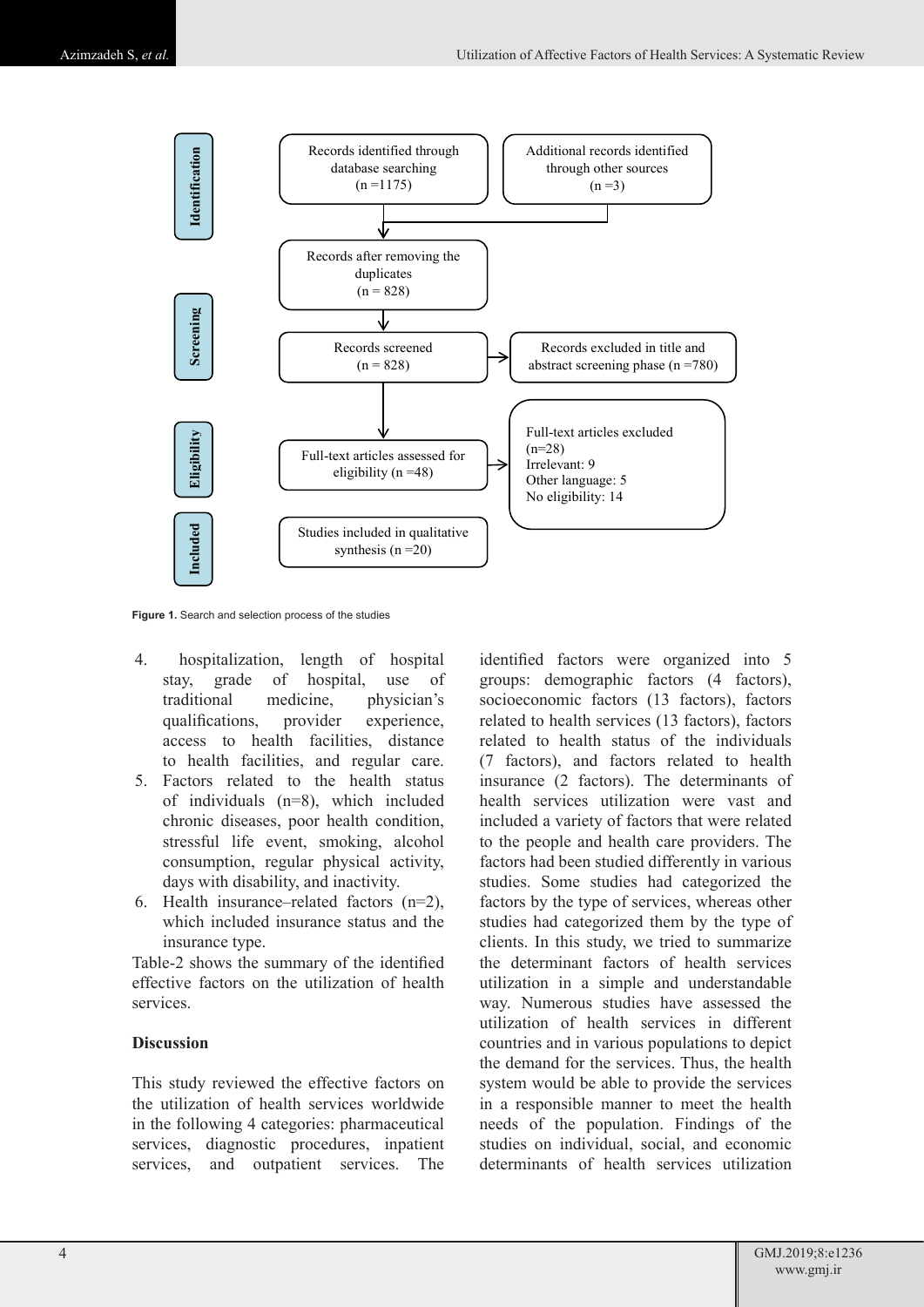| GMJ.2019;8:e1236                              |
|-----------------------------------------------|
| www.gmj.in<br>the contract of the contract of |

|                                                                                    | Quality<br><b>Score</b> | (out of<br>22)                | $\overline{16}$                                                           | $\frac{8}{2}$                                                                                                                                                                                                     | $\overline{19}$                                                                                                                                                                                               | $\overline{18}$                                                         | 15                                                                                            | $\overline{17}$                                                                                   |
|------------------------------------------------------------------------------------|-------------------------|-------------------------------|---------------------------------------------------------------------------|-------------------------------------------------------------------------------------------------------------------------------------------------------------------------------------------------------------------|---------------------------------------------------------------------------------------------------------------------------------------------------------------------------------------------------------------|-------------------------------------------------------------------------|-----------------------------------------------------------------------------------------------|---------------------------------------------------------------------------------------------------|
|                                                                                    |                         | Negative<br>Effect            |                                                                           |                                                                                                                                                                                                                   | experience,<br>Provider<br>gender<br>(male)                                                                                                                                                                   | Cost                                                                    |                                                                                               | urbanized<br>Income,                                                                              |
| Their Main Findings as the Affecting Factors On the Utilization of Health Services | Factors                 | <b>Positive Effect</b>        | Medical care utilization,<br>health status, insurance<br>coverage, income | mental health, having at least<br>married, living in urban area,<br>one chronic disease, gender,<br>or more), poor physical and<br>visits to physician (4 times<br>Increased age, education,<br>employment status | the linked PCP (preventive<br>physician factors: years<br>health problem, visits to<br>care physician), visits to<br>of experience, physician<br>Patient factors: race,<br>degree, clinic size<br>specialists | Physician reassurance,<br>Medicolegal liability<br>Patient reassurance, | illnesses, chronic disease,<br>Physician visited, major<br>occupational diseases/<br>injuries | chronic illnesses, length of<br>diseases, disabled subjects,<br>Specialists visit, severe<br>stay |
|                                                                                    | Data                    | Collection<br>Method          | Paper review                                                              | Interview                                                                                                                                                                                                         | Secondary data                                                                                                                                                                                                | Interview                                                               | Secondary data                                                                                | Secondary data                                                                                    |
|                                                                                    |                         | <b>Study Design</b>           | Review                                                                    | Cross-sectional                                                                                                                                                                                                   | Retrospective<br>cohort study                                                                                                                                                                                 | observational<br>Prospective<br>study                                   | Survey                                                                                        | Survey                                                                                            |
|                                                                                    | Study                   | Population and<br>Sample Size | 9 articles                                                                | 968 patients                                                                                                                                                                                                      | 85277 patients,<br>148 physicians                                                                                                                                                                             | 584 patients                                                            | 142123 patients                                                                               | patients<br>241843                                                                                |
| <b>Table 1.</b> Characteristics of the Included Studies and                        |                         | Scope                         | Pharmaceuticals                                                           | Pharmaceuticals                                                                                                                                                                                                   | Diagnostics                                                                                                                                                                                                   | Diagnostics                                                             | Diagnostics                                                                                   | Diagnostics                                                                                       |
|                                                                                    |                         | Country                       | Canada                                                                    | Greece                                                                                                                                                                                                            | Massachusetts<br>(USA)                                                                                                                                                                                        | New York<br>(USA)                                                       | Taiwan                                                                                        | Taiwan                                                                                            |
|                                                                                    |                         | Author/year                   | Cifaldi (2001)                                                            | Pappa et al.<br>(2011)                                                                                                                                                                                            | Sistrom et al.<br>(2012)                                                                                                                                                                                      | Quaas et al.<br>(2014)                                                  | Lee et al.<br>(2013)                                                                          | Lee et al.<br>(2011)                                                                              |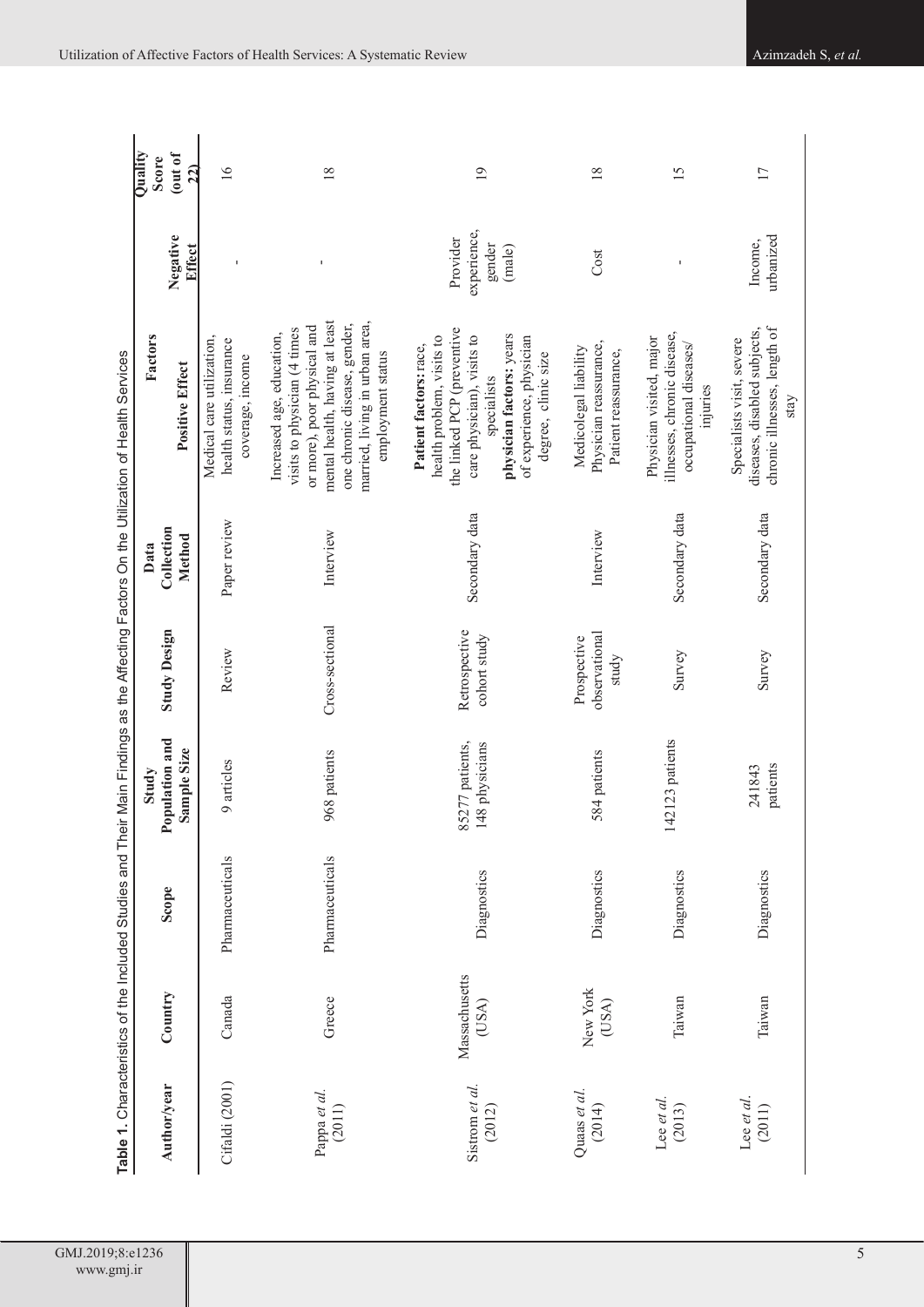| 17                                                                                 | $\overline{20}$                                                    | $\overline{19}$                                                                        | 18                                                                             | $\overline{19}$                                                                                                                                                                                                            | $\overline{19}$                                                                                                                                                                              |
|------------------------------------------------------------------------------------|--------------------------------------------------------------------|----------------------------------------------------------------------------------------|--------------------------------------------------------------------------------|----------------------------------------------------------------------------------------------------------------------------------------------------------------------------------------------------------------------------|----------------------------------------------------------------------------------------------------------------------------------------------------------------------------------------------|
|                                                                                    | of preventive<br>Utilization<br>economic<br>hardship<br>care,      | ı                                                                                      | f,                                                                             | Education,<br>gender<br>(male)                                                                                                                                                                                             | Gender<br>(male)                                                                                                                                                                             |
| Health knowledge, personal<br>general health problems<br>interest, marital status, | condition, specific chronic<br>Gender (males), health<br>illnesses | insurance), race (Caucasians)<br>Median household income,<br>insurance status (private | (Hispanic), insurance type,<br>hospital-level variables<br>Age, race/ethnicity | Age groups (25-44 years and<br>health insurance, inactivity,<br>potential serious symptom,<br>status, stressful life events,<br>65 years or over), marital<br>chronic health problem,<br>regular source of care,<br>income | Number of health problems,<br>income, education, physical<br>inactivity, smoking, alcohol<br>regular care, marital status,<br>perceived health status<br>(poorer health status),<br>drinking |
| Questionnaire                                                                      | Interview                                                          | Secondary data                                                                         | Secondary data                                                                 | Interview                                                                                                                                                                                                                  | Interview                                                                                                                                                                                    |
| Cross-sectional                                                                    | Survey                                                             | Retrospective<br>cohort study                                                          | Survey                                                                         | Cross-sectional<br>study                                                                                                                                                                                                   | Survey                                                                                                                                                                                       |
| patients<br>234                                                                    | patients<br>1478                                                   | patients<br>45630                                                                      | patients<br>3409                                                               | patients<br>1260                                                                                                                                                                                                           | 17,626<br>patients                                                                                                                                                                           |
| Diagnostics                                                                        | Inpatient                                                          | Inpatient                                                                              | Inpatient                                                                      | Outpatient                                                                                                                                                                                                                 | Outpatient                                                                                                                                                                                   |
| <b>MALAYSIA</b>                                                                    | Taiwan                                                             | USA                                                                                    | USA                                                                            | <b>Brazil</b>                                                                                                                                                                                                              | Canada                                                                                                                                                                                       |
| Siti Fatimah et<br>al. (2015)                                                      | Tian et al.<br>(2010)                                              | Abenhai et al.<br>(2008)                                                               | Kronenfeld<br>Ohta and<br>(2011)                                               | Mendoza-<br>Sassi et a.l.<br>(2003)                                                                                                                                                                                        | Dunlop et al.<br>(2000)                                                                                                                                                                      |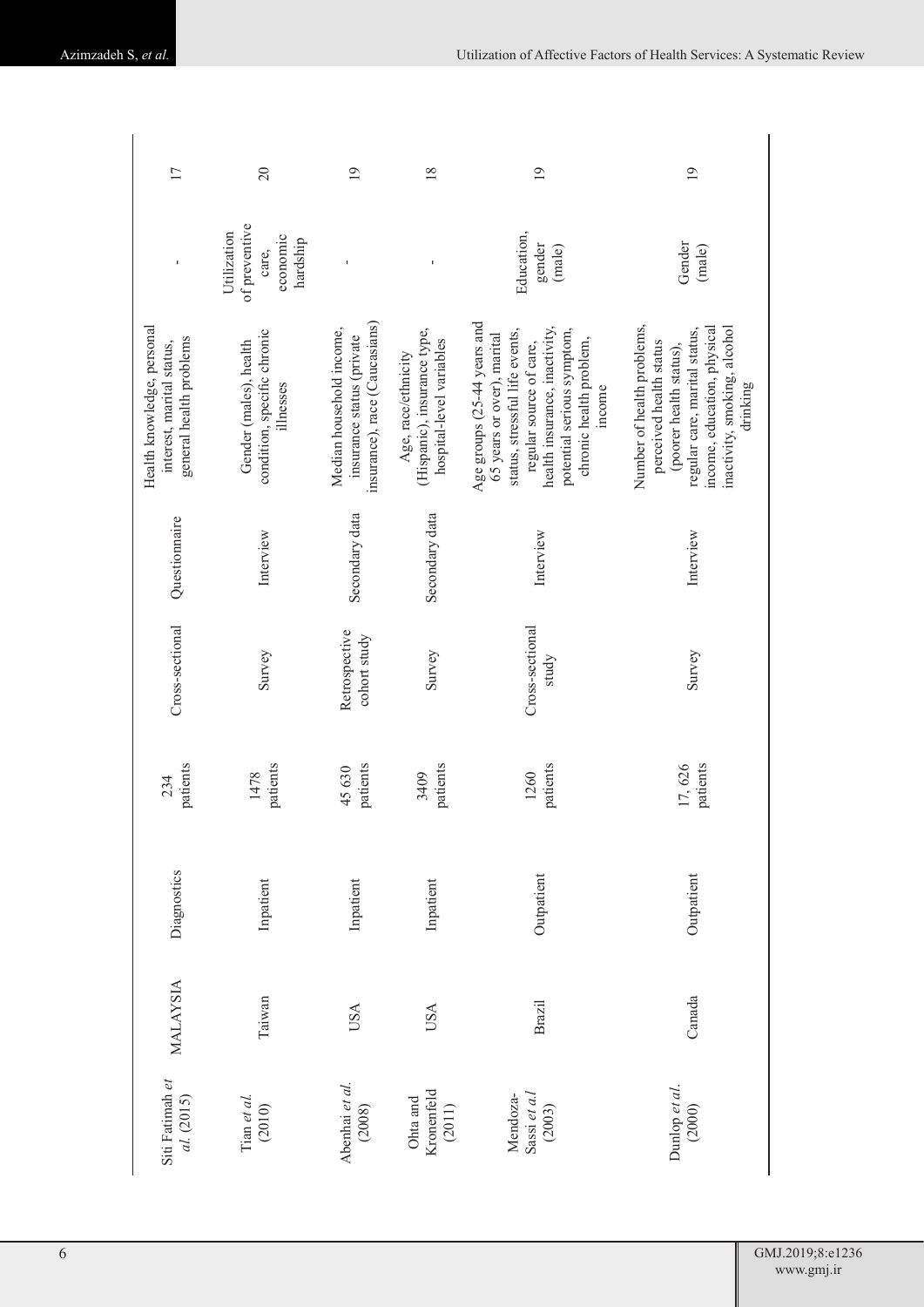| 18                                                                                                                                                                                                | 17                                                                                                                            | 13                                                                                                                                                                                                                                               |                 | 20                                                                                                         |            |
|---------------------------------------------------------------------------------------------------------------------------------------------------------------------------------------------------|-------------------------------------------------------------------------------------------------------------------------------|--------------------------------------------------------------------------------------------------------------------------------------------------------------------------------------------------------------------------------------------------|-----------------|------------------------------------------------------------------------------------------------------------|------------|
|                                                                                                                                                                                                   |                                                                                                                               | exercise<br>Regular                                                                                                                                                                                                                              |                 |                                                                                                            |            |
| Chronic conditions, married,<br>use of traditional Chinese<br>chronic conditions, health<br>network, insurance status<br>medicine, poorer health<br>status, age, and social<br>$_{\mbox{status}}$ | short distances between their<br>residences and the health<br>good quality of services,<br>Higher education level,<br>clinics | of household, job of the head<br>education level of the head<br>household, household size,<br>household (male), marital<br>of household, economic<br>status of the household,<br>Gender of the head of<br>status of the head of<br>regular study | Age $+65$       | ages 80-84 in both and 30-34<br>years in women), growth in<br>Age (0-4 (newborn) and<br>medical technology | Age $+65$  |
| Questionnaire                                                                                                                                                                                     | Interview                                                                                                                     | Interview                                                                                                                                                                                                                                        |                 | Secondary data                                                                                             |            |
| Survey                                                                                                                                                                                            | Cross-sectional<br>study                                                                                                      | Cross-sectional                                                                                                                                                                                                                                  |                 | Cross-sectional                                                                                            |            |
| 420 patients<br>177 family                                                                                                                                                                        | 83 patients                                                                                                                   | 400 households                                                                                                                                                                                                                                   |                 | 10000 patients                                                                                             |            |
| Outpatient                                                                                                                                                                                        | Outpatient                                                                                                                    | Outpatient                                                                                                                                                                                                                                       | Pharmaceuticals | Inpatient                                                                                                  | Outpatient |
| Boston (USA)<br>China                                                                                                                                                                             | Malaysia                                                                                                                      | Iran                                                                                                                                                                                                                                             |                 | Netherlands                                                                                                |            |
| Miltiades and<br>Wu (2008)                                                                                                                                                                        | Nain et al.<br>(2013)                                                                                                         | Gholami et al.<br>(2015)                                                                                                                                                                                                                         |                 | Wong et al.<br>(2012)                                                                                      |            |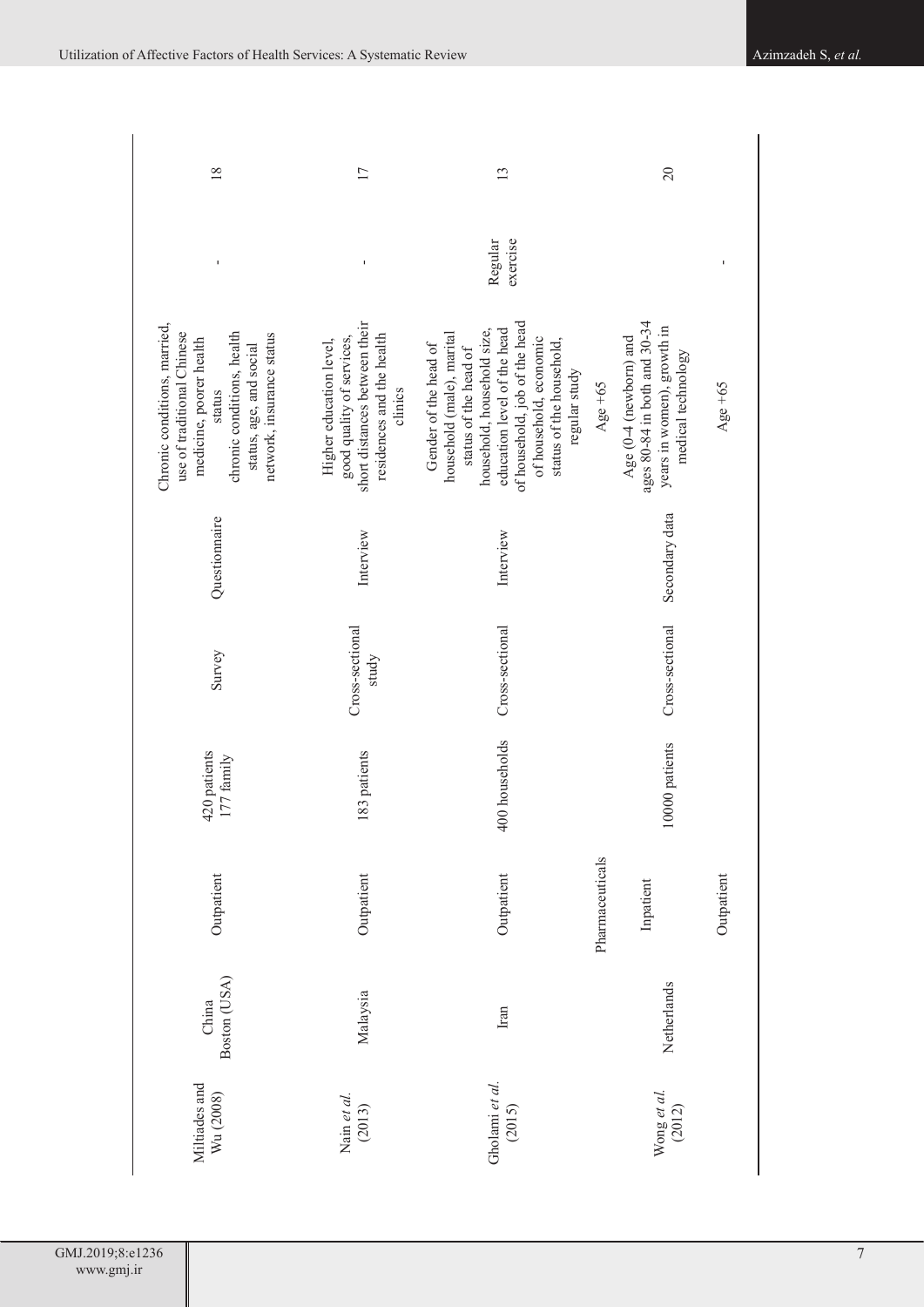|                                                                                                                                                                                                                                                                                                                                                                                                                | 20                    |                                                                                                                                                                                                                                                       |
|----------------------------------------------------------------------------------------------------------------------------------------------------------------------------------------------------------------------------------------------------------------------------------------------------------------------------------------------------------------------------------------------------------------|-----------------------|-------------------------------------------------------------------------------------------------------------------------------------------------------------------------------------------------------------------------------------------------------|
| expenditure, health insurance<br>insurance, education, gender<br>and having regular physical<br>exercises), higher household<br>type, poor health conditions,<br>healthy lifestyles (such as<br>(activities of daily living)<br>not smoking or drinking,<br>urban areas, people with<br>physical disability, ADL<br>Age $+65$ , marital status,<br>limitations commercial<br>ethnicity, residents in<br>(male) |                       | poorer health status (physical<br>with regular physical<br>exercises), higher household<br>expenditure, insurance type,<br>healthy lifestyles (such as<br>not smoking or drinking,<br>ethnicity, people with<br>Age, marital statuses,<br>$&$ mental) |
|                                                                                                                                                                                                                                                                                                                                                                                                                | Interview             |                                                                                                                                                                                                                                                       |
|                                                                                                                                                                                                                                                                                                                                                                                                                | Longitudinal<br>Study |                                                                                                                                                                                                                                                       |
|                                                                                                                                                                                                                                                                                                                                                                                                                | patients<br>18246     |                                                                                                                                                                                                                                                       |
| Inpatient                                                                                                                                                                                                                                                                                                                                                                                                      |                       | Outpatient                                                                                                                                                                                                                                            |
|                                                                                                                                                                                                                                                                                                                                                                                                                | China                 |                                                                                                                                                                                                                                                       |
|                                                                                                                                                                                                                                                                                                                                                                                                                | Gong et al.<br>(2016) |                                                                                                                                                                                                                                                       |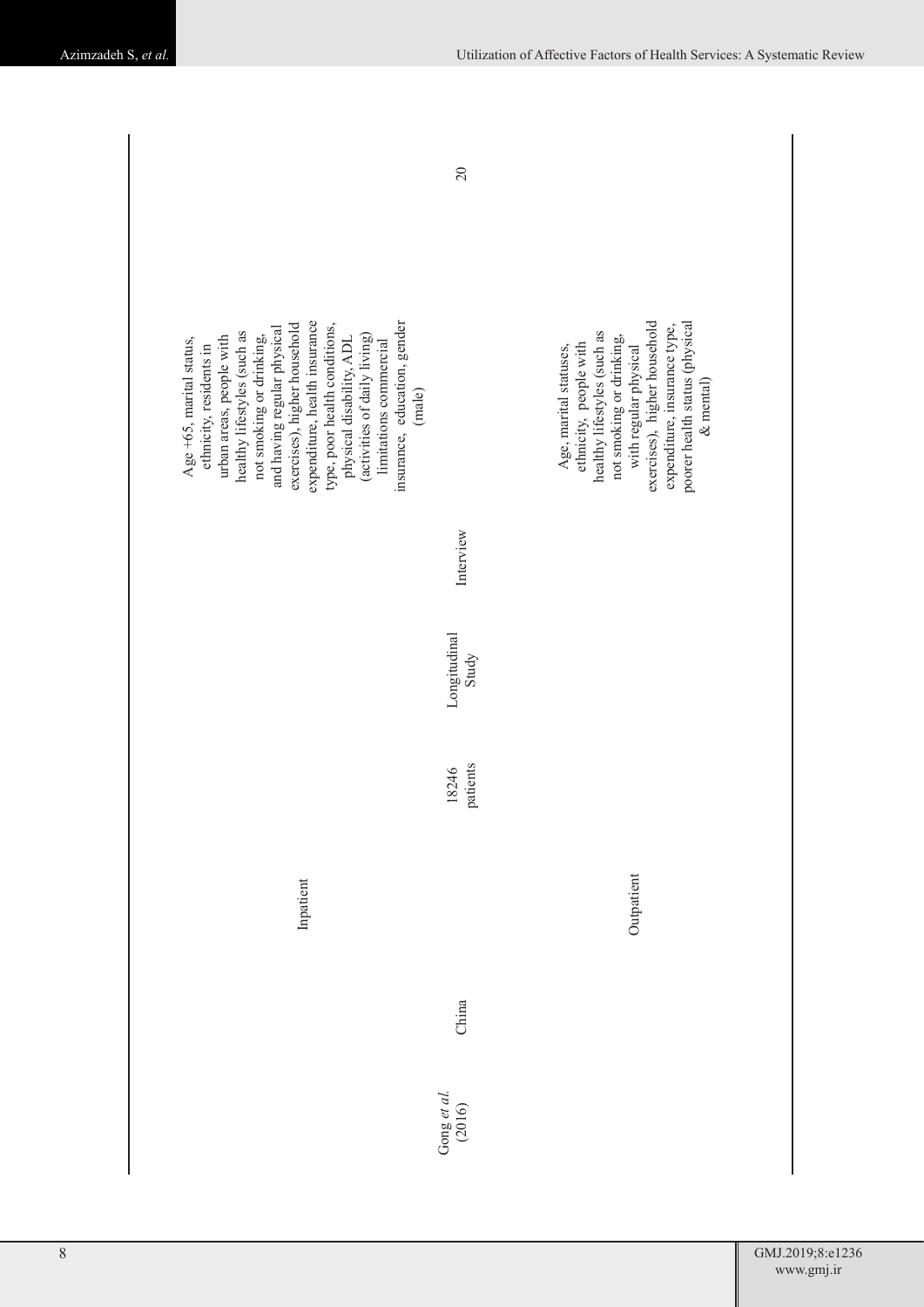| of children, health insurance<br>income, living area, number<br>age of mother, education of<br>Age of father, job of father,<br>father, education of mother,<br>type | father, education of mother,<br>father, age of mother, job<br>household income, living<br>area, number of children,<br>of mother, education of<br>health insurance type<br>Age of father, job of | Age of father, job of father,<br>job of mother, education of<br>father, education of mother,<br>household income, living<br>area, number of children,<br>health insurance type | ı<br>father, education of mother,<br>father, age of mother, job<br>household income, living<br>area, number of children,<br>of mother, education of<br>health insurance type<br>Age of father, job of |  |
|----------------------------------------------------------------------------------------------------------------------------------------------------------------------|--------------------------------------------------------------------------------------------------------------------------------------------------------------------------------------------------|--------------------------------------------------------------------------------------------------------------------------------------------------------------------------------|-------------------------------------------------------------------------------------------------------------------------------------------------------------------------------------------------------|--|
|                                                                                                                                                                      | Interview                                                                                                                                                                                        |                                                                                                                                                                                |                                                                                                                                                                                                       |  |
|                                                                                                                                                                      | Cross-sectional                                                                                                                                                                                  |                                                                                                                                                                                |                                                                                                                                                                                                       |  |
|                                                                                                                                                                      | 390 individuals,<br>130 households                                                                                                                                                               |                                                                                                                                                                                |                                                                                                                                                                                                       |  |
| Pharmaceuticals                                                                                                                                                      | Diagnostics                                                                                                                                                                                      | Inpatient                                                                                                                                                                      | Outpatient                                                                                                                                                                                            |  |
| Iran                                                                                                                                                                 |                                                                                                                                                                                                  |                                                                                                                                                                                |                                                                                                                                                                                                       |  |
|                                                                                                                                                                      | Azar et al.<br>Ebadifard<br>(2011)                                                                                                                                                               |                                                                                                                                                                                |                                                                                                                                                                                                       |  |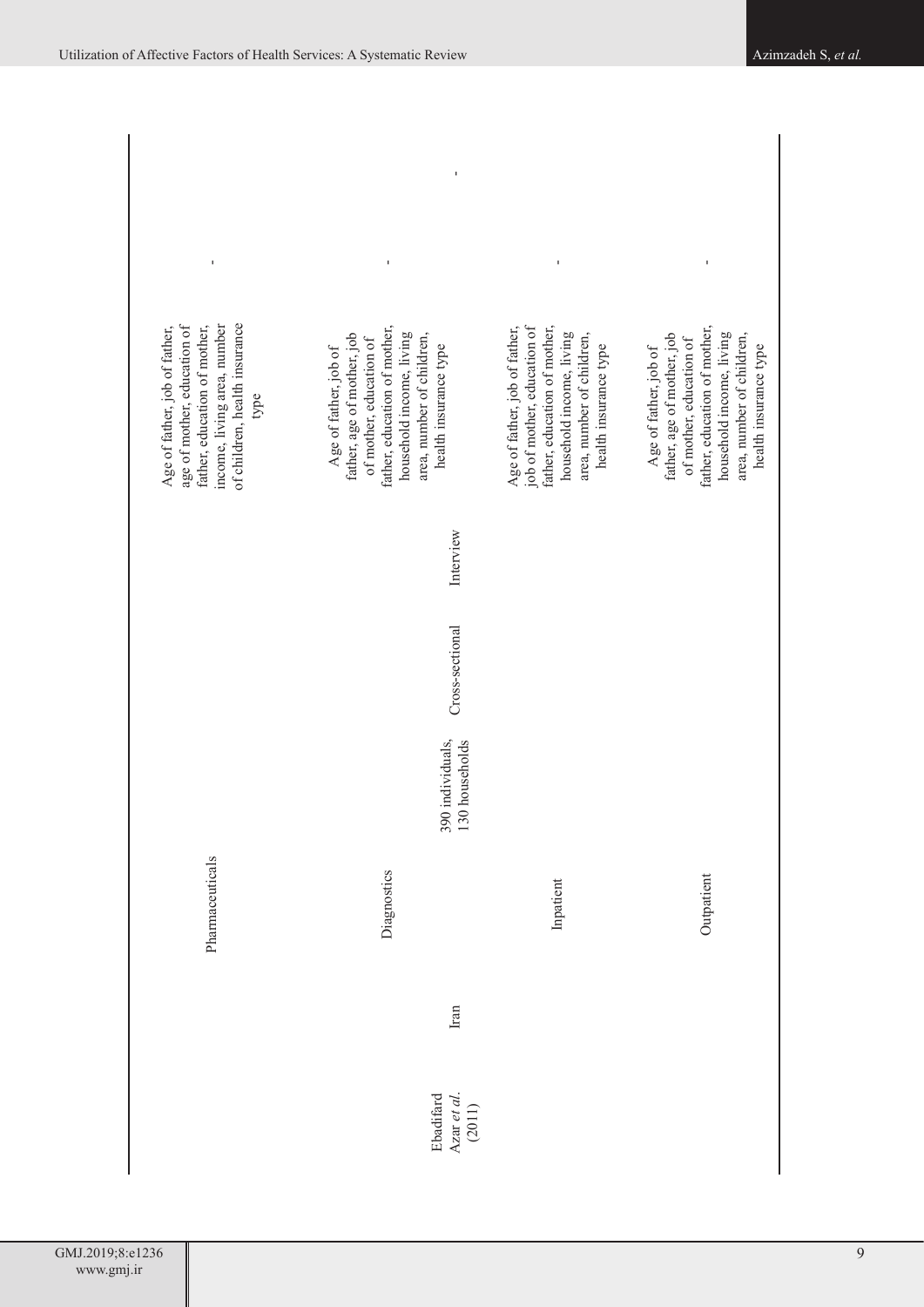|                                                                                                                                                | 15                                                                                                                                                                                                                        | 15                                                                                                               |                                                                                                                                                 |
|------------------------------------------------------------------------------------------------------------------------------------------------|---------------------------------------------------------------------------------------------------------------------------------------------------------------------------------------------------------------------------|------------------------------------------------------------------------------------------------------------------|-------------------------------------------------------------------------------------------------------------------------------------------------|
| education of<br>rented house<br>head of the<br>head of the<br>household,<br>household,<br>Female<br>higher                                     | $\mathbf I$                                                                                                                                                                                                               | Gender<br>(male)                                                                                                 | $\mathbf{I}$                                                                                                                                    |
| member with chronic disease<br>households of higher income<br>or children under 5 years,<br>or elderly over 65 years<br>Households that have a | years, households of higher<br>disease or elderly over 65<br>years or children under 5<br>household, bigger family<br>income, female head of<br>size, insurance coverage<br>a member with chronic<br>Households that have | Age (age group 74 to 90<br>years), health insurance<br>coverage, poor self-<br>estimation of health<br>condition | Age (age group 60 to 74),<br>married, health insurance<br>education (illiterates),<br>coverage, poor self-<br>estimation of health<br>condition |
|                                                                                                                                                | Questionnaire                                                                                                                                                                                                             | Questionnaire                                                                                                    |                                                                                                                                                 |
|                                                                                                                                                | Retrospective                                                                                                                                                                                                             | Cross-sectional                                                                                                  |                                                                                                                                                 |
|                                                                                                                                                | households<br>33000                                                                                                                                                                                                       | 600 individuals                                                                                                  |                                                                                                                                                 |
| Inpatient                                                                                                                                      | Outpatient                                                                                                                                                                                                                | Inpatient                                                                                                        | Outpatient                                                                                                                                      |
|                                                                                                                                                | Iran                                                                                                                                                                                                                      | Iran                                                                                                             |                                                                                                                                                 |
|                                                                                                                                                | Motlagh et al.<br>Nooraiee<br>(2014)                                                                                                                                                                                      | Borhani nejad<br>et al. (2015)                                                                                   |                                                                                                                                                 |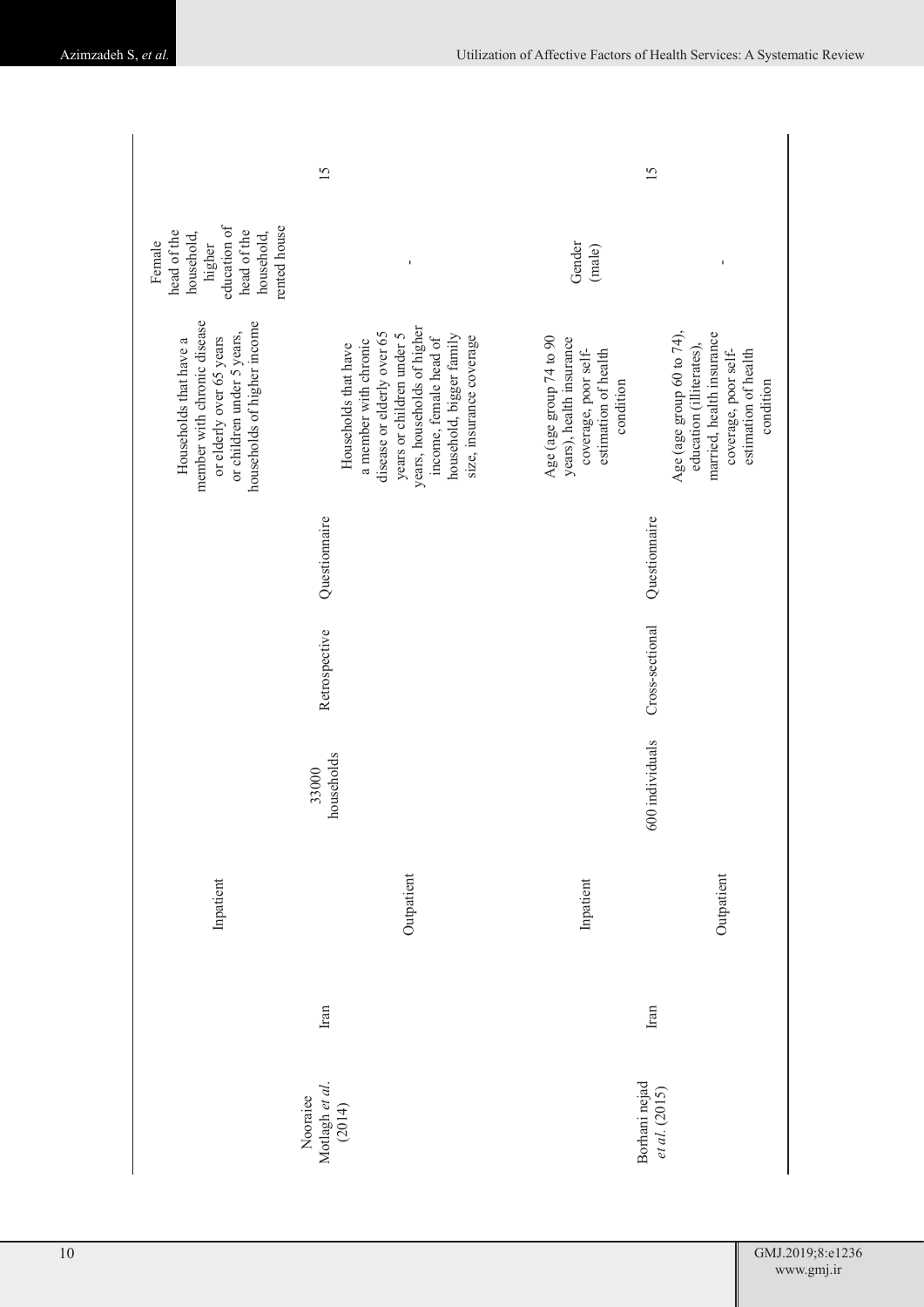|                                  | <b>Categories</b>                                 |                                                                                                                                                             |                                                                                                                                                       |                                                                                                                                                                                        |                                                                               |
|----------------------------------|---------------------------------------------------|-------------------------------------------------------------------------------------------------------------------------------------------------------------|-------------------------------------------------------------------------------------------------------------------------------------------------------|----------------------------------------------------------------------------------------------------------------------------------------------------------------------------------------|-------------------------------------------------------------------------------|
| <b>Health</b><br><b>Services</b> | Demographic<br><b>Factors</b>                     | Socioeconomic<br><b>Factors</b>                                                                                                                             | <b>Factors</b><br><b>Related to</b><br><b>Health Status</b>                                                                                           | <b>Health</b><br>Services-<br><b>Related</b><br><b>Factors</b>                                                                                                                         | <b>Health</b><br>Insurance-<br><b>Related factors</b>                         |
| Pharmaceuticals                  | Age, sex,<br>marital status,<br>household<br>size | Education,<br>income,<br>employment,<br>urban area,<br>characteristics<br>of household<br>members                                                           | Poor health<br>condition,<br>chronic<br>diseases                                                                                                      | Physician visit,<br>hospitalization                                                                                                                                                    | Having health<br>insurance<br>coverage, having<br>private health<br>insurance |
| Diagnostics                      | Age, sex,<br>marital status                       | Education,<br>income,<br>employment,<br>race,<br>household<br>expenditure,<br>urban area,<br>health literacy,<br>characteristics<br>of household<br>members | Health<br>status of the<br>individual,<br>having chronic<br>disease                                                                                   | Physician visit,<br>hospitalization,<br>hospital<br>length of stay,<br>academic<br>degree of<br>physician,<br>experience of<br>the provider,<br>access to<br>providers,<br>regulations |                                                                               |
| Inpatient                        | Age, sex,<br>marital status                       | Education,<br>income,<br>employment,<br>race,<br>household<br>expenditure,<br>urban area,<br>rented house,<br>characteristics<br>of household<br>members    | Health<br>status of the<br>individual,<br>chronic<br>disease,<br>smoking,<br>alcohol,<br>regular<br>physical<br>activity                              | Using<br>preventive<br>care, medical<br>technology<br>growth, hospital<br>grade                                                                                                        | Insurance<br>coverage, private<br>insurance                                   |
| Outpatient                       | Age, sex,<br>marital status,<br>household<br>size | Education,<br>income,<br>employment,<br>household<br>expenditure,<br>urban area,<br>rented house,<br>characteristics<br>of household<br>members             | Health<br>status of the<br>individual,<br>chronic<br>disease,<br>smoking,<br>alcohol,<br>regular<br>physical<br>activity,<br>stressful life<br>events | Use of<br>traditional<br>medicine,<br>regular care,<br>distance to<br>clinic                                                                                                           | Insurance<br>coverage, private<br>insurance                                   |

| Table 2. Factors Affecting the Utilization of Health Services |  |
|---------------------------------------------------------------|--|
|---------------------------------------------------------------|--|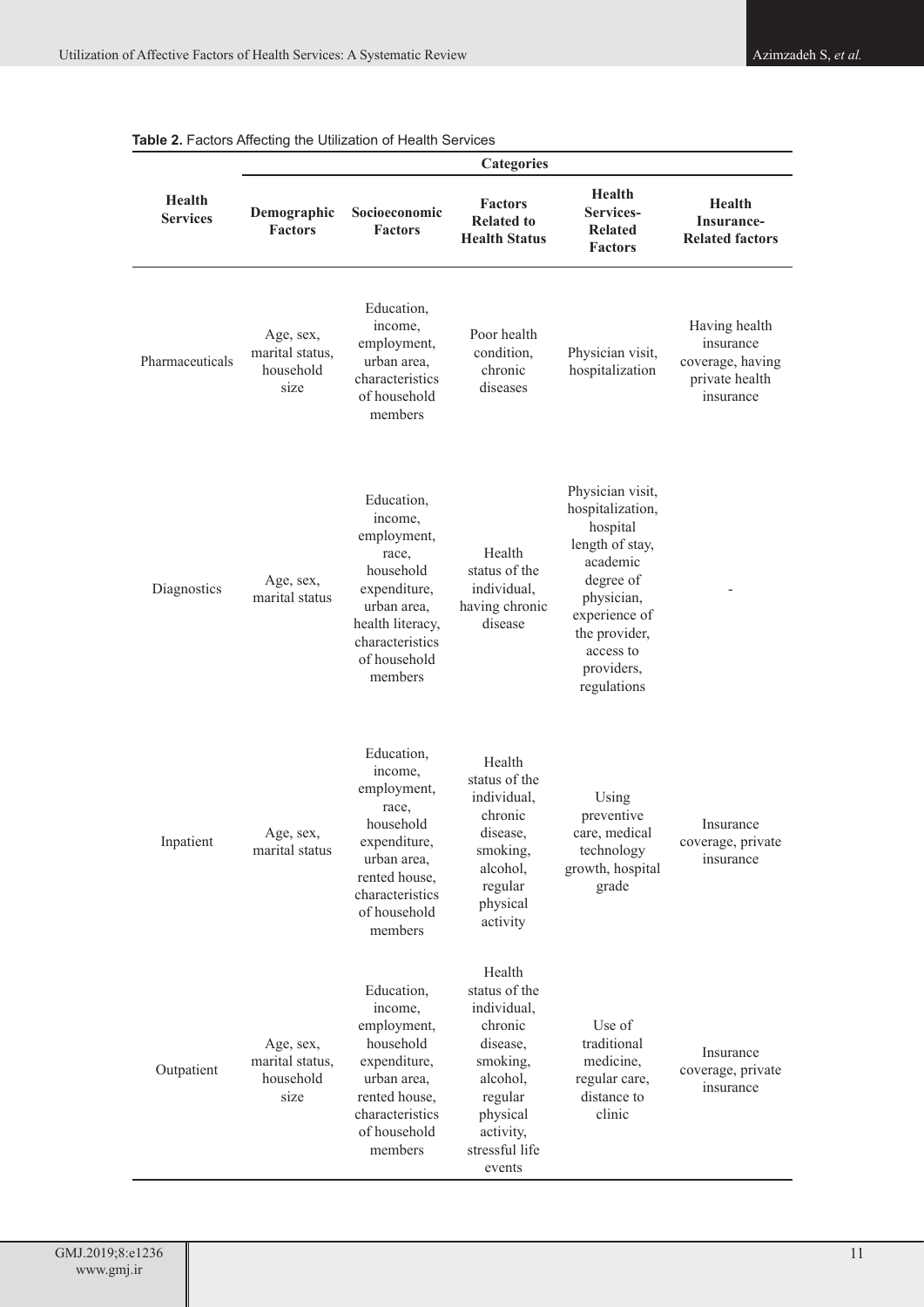indicate the needs of the societies for the health services. These findings can be used by the health system policy makers at the regional and national levels. For instance, studies that performed in China and Britain by the survey data found that similar socioeconomic groups have a similar utilization rate of the health services. Hence, based on these findings, they were looking for approaches to decrease the inequalities between the socioeconomic groups [15]. The results of the study showed that the demographic and socioeconomic factors were investigated more than other factors and were reported by more studies to have an effect on utilization of health services, in a way such that the demographic factors had been investigated in 15 studies and the socioeconomic factors in 16 studies out of the 20 included studies. Yet, some factors that correlate with health service utilization in a particular population on a particular group of health services may show no correlation in another population or another group of services. Even the effect of the factor might differ in different situations, for example, a particular factor may have a positive effect on the utilization of some services and simultaneously a negative effect on other services or in other regions or populations. Examples of this statement are discussed below. To conclude, the determinant factors of health services utilization are, to some extent, region-specific, and it is difficult to generalize them to all populations. In spite of this, findings of this review provided a basic understanding of the effective factors on the utilization of health services around the world. They can also be used as a list of potential factors for future studies. Some studies have mentioned education as a positive influencing factor on the utilization of health services [3, 12, 16, 17]. This means that more the education level of the individual, more the use of health services. However, 2 studies reported that by increasing the education level, the utilization rate of health services decreases [11, 18]. This might be justified by the assumption that people with more education have a better health status and they need health services less than others. A similar conflict exists about sex. Pappa *et al.* (2011) reported that women use more pharmaceuticals than men [18].

Sistrom *et al.* (2012) reported that women use more diagnostic services than men [19]. Tian *et al.* (2010) and Borhaninejad *et al.* (2015) reported that men use more inpatient services than women [20], whereas the study by Gong *et al.* (2016) found women using more inpatient services than men [21]. Such differences might be justified by cultural, social, and genetic differences of the studied populations. Moreover, Mendoza-Sassi (2003) and Nain (2013) reported a relatively higher use of outpatient services by women [11, 17]. Yet, the studies by Dunlop (2000) and Miltiades (2008) found that men use more outpatient services [10, 22]. It seems that the higher rate of utilization of health services by women is due to their higher sensitivity and attention to the health issues and preventive measures. Although household income was reported in some studies to have a positive effect on the utilization of health services [3, 9, 11, 12, 15, 23, 24], it was reported to have a negative effect in one study [25]. The study by Lee *et al.* (2011) indicated that the low-income people used more health services when they were covered by a type of health insurance. Moreover, some studies reported that those households that had high expenditures also had a high rate of utilizing inpatient services [21, 26]. However, the study by Nooraiee Motlagh *et al.* (2014) showed that those families who had high expenditures, such as a rented house, had a low rate of utilizing inpatient services [27]. It seems that it depends on other factors such as out-of-pocket payment and the insurance coverage. The nature of the household expenditure as an indicator is that the high expenditure in some cases means a high income; but in other cases, it may mean the low ability of the families to spend on health services, especially when they are not covered by any type of health insurance or the out-of-pocket payment is high. There was also a conflict regarding the role of smoking and alcohol consumption. Although the study by Dunlop *et al.* found smoking and alcohol to have a positive effect on utilizing outpatient services [12], Gong *et al.* reported that less smoking and alcohol consumption results in a higher use of inpatient and outpatient services [21]. This might be due to an incorrect identification of smokers and alcoholics in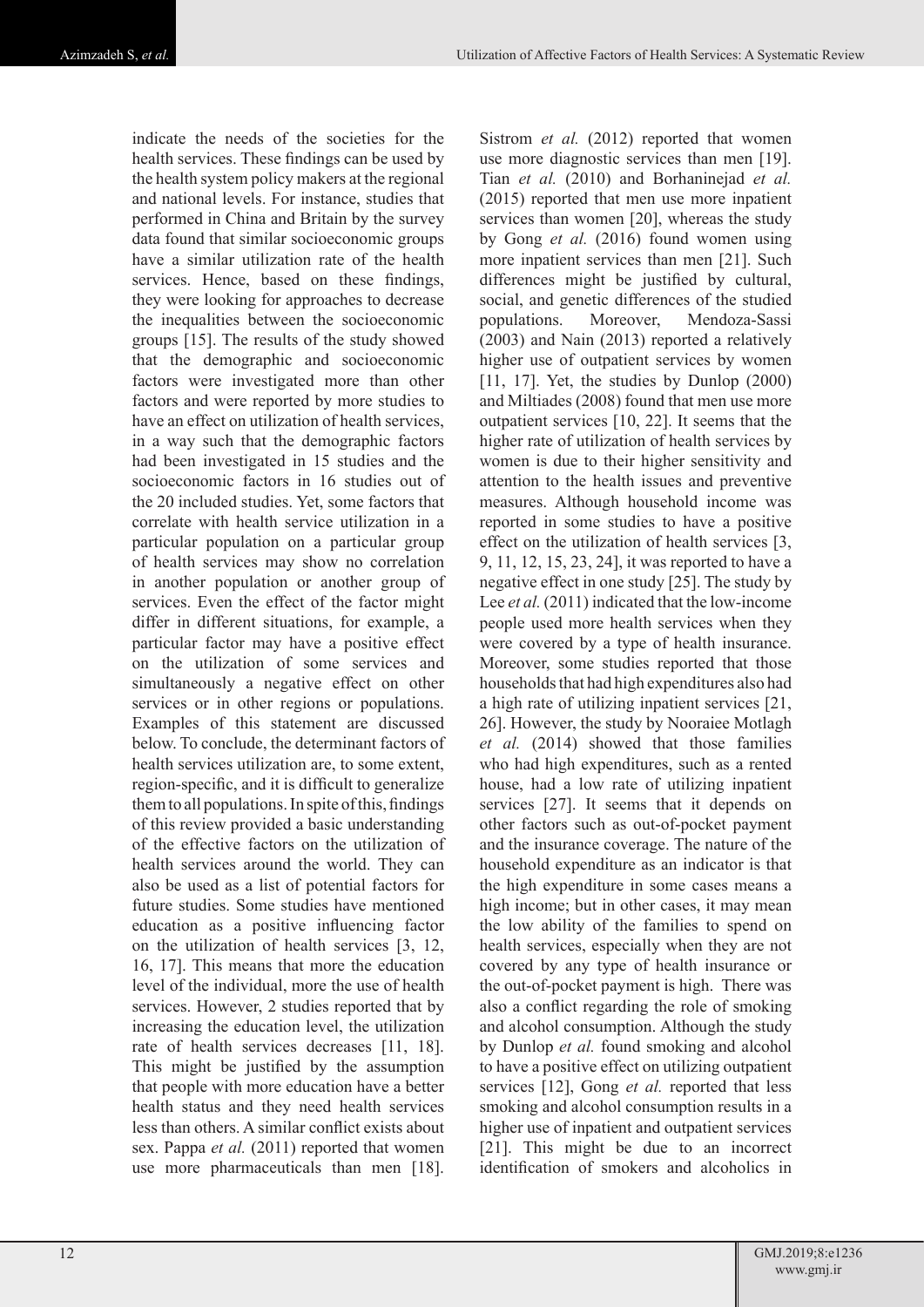the conducted studies or the assumption that those people who had risky behaviors in the past had started to care more about their health. As smoking and alcohol are risk factors for many noncommunicable diseases, it can be assumed that many consumers have cardiovascular diseases, blood pressure, or other related diseases that oblige them to use more health services. Another possible reason might be that the smokers and alcoholics, due to concerns about their health, use more physician visits, screening, and diagnostic services. Regarding the people with chronic diseases, there was a unanimous agreement between almost all studies that these people had reported to have a higher utilization of all categories of health services [12, 16, 18, 19, 20, 22, 25, 26, 28, 29]. This is probably due to their higher need for health services. As expected, the health insurance coverage and having private health insurance were reported to have a positive effect on the utilization of health services [15, 17, 21, 23, 24, 30]. As health insurance provides better financial access to health services, those covered by a type of health insurance tend to use health services more than uninsured ones. The main limitation of this study was that it merely included the studies published in Persian and English. There might be some studies in other languages that would add to the findings of the study. However, the authors of this study used English as it is the formal language of most international scientific journals and Persian as it is the formal language of Iran.

#### **Conclusion**

This study systematically reviewed the literature on utilization of pharmaceutical, diagnostic, inpatient, and outpatient health services. The identified factors that affect the utilization of health services were categorized as demographic, socioeconomic, health services–related, health status–related, and health insurance–related factors. Identifying the effective factors of utilizing health services can, first, depict the health needs of the population, and then, help the policy makers decide the best options to satisfy the needs. Such results can also help the policy makers in rational and evidence-informed decision making on planning the health services provision.

### **Conflict of Interest**

None declared.

# **References**

- 1. Hasanipour H. Why the health system in Iran is lower than 98 countries around the world 2010.
- 2. Baker JB, Liu L. The determinants of primary health care utilization: a comparison of three rural clinics in Southern Honduras. GeoJournal. 2006;66(4):295-310.
- 3. Gholami M, Nasiripoor AA, Maleki MR. The Relation Between Social Determinant of Health with Access to Health Services in Gonbad kavoos. Community Health. 2016;3(1):54-65.
- 4. Allin S. Equity in the use of health services in Canada and its provinces. London School of Economics and Political science; 2006.
- 5. Pourreza A, Nemati R. Health Economics and Elderly. Salmand Iran J Ageing. 2006;1(2):80-7.
- 6. Grøholt EK, Stigum H, Nordhagen R, Köhler L. Health service utilization in the

Nordic countries in 1996: Influence of socioeconomic factors among children with and without chronic health conditions. Eur J Public Health. 2003;13(1):30-7.

- 7. Lurie N, Slater J, McGovern P, Ekstrum J, Quam L, Margolis K. Preventive Care for Women--Does the Sex of the Physician Matter? N Engl J Med. 1993;329(7):478-82.
- 8. Obrist B, Iteba N, Lengeler C, Makemba A, Mshana C, Nathan R, et al. Access to health care in contexts of livelihood insecurity: a framework for analysis and action. PLoS Med. 2007;4(10):e308.
- 9. Almeida C, Travassos C, Porto S, Labra ME. Health sector reform in Brazil: a case study of inequity. Int J Health Serv.. 2000;30(1):129-62.
- 10. Dunlop S, Coyte PC, McIsaac W. Socioeconomic status and the utilisation of physicians' services: results from the